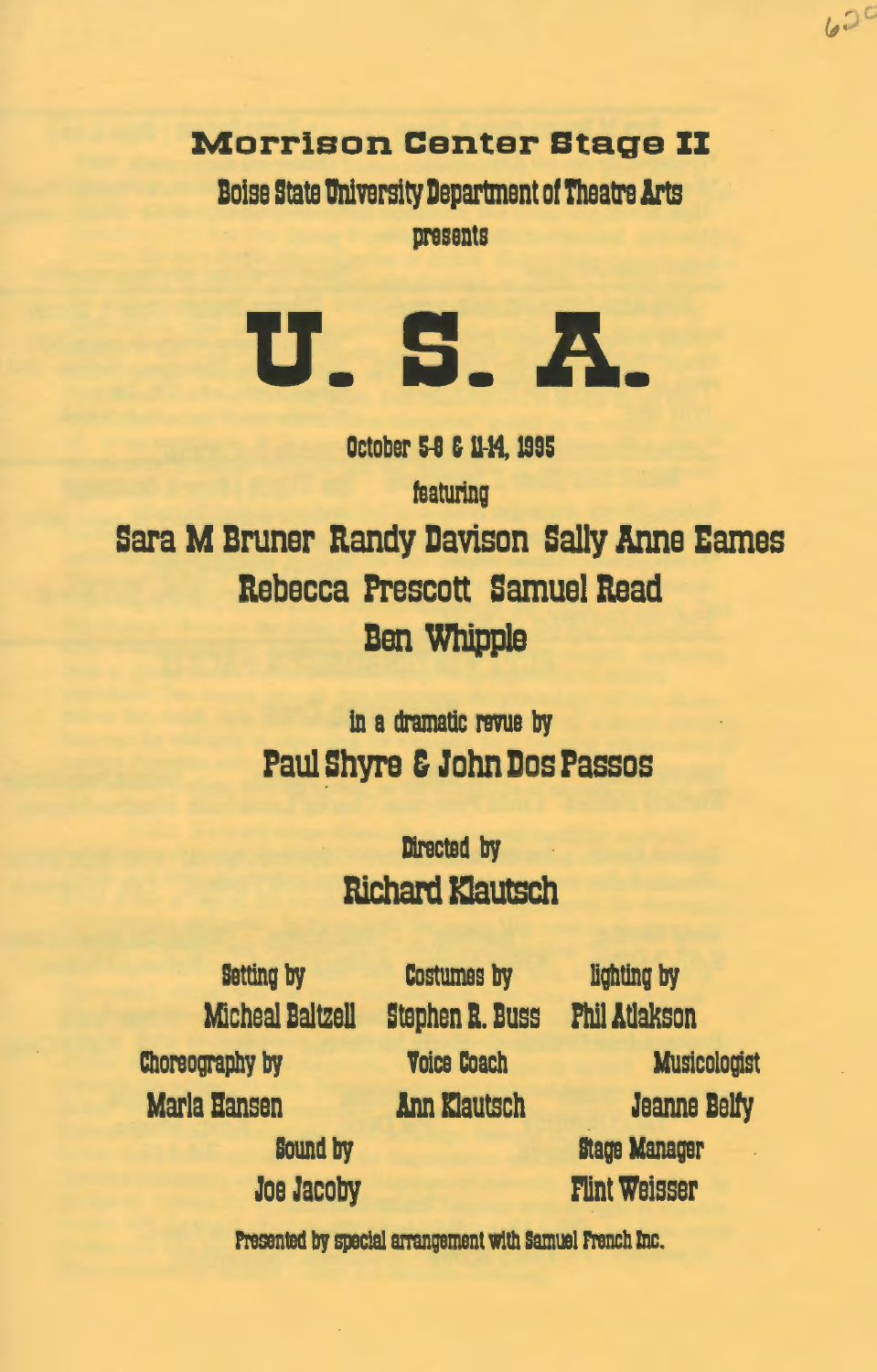| Sara M Bruner{ Player D, Janey}            | Randy Davison { Player B, Joe }           |
|--------------------------------------------|-------------------------------------------|
| *Freshman theatre arts major, BSU.         | *Theatre arts major, senior, BSU.         |
| *Audrey, Little Shop of Horrors, Burley    | *Appeared on America's Funniest People    |
| High School.                               | *stand-up comic, member of local comed    |
| *Member, International Thespian Society.   | group.                                    |
| *Plays violin and guitar.                  | *Member of play selection committee       |
| Sally Anne Eames { Flayer E, Gertrude }    | Rebecca Prescott {Player F, Eleanor}      |
| *Senior theatre arts major, BSU.           | *Senior, Theatre arts/music major, BSU.   |
| *Intern, Idaho Shakespeare Festival, 1995. | *Intern, Idaho Shakespeare Festival, 199. |
| *Pegeen, Playboy of the Western World,     | *Gloria, Little Lulu, ITY, 1995.          |
| <b>BSU 1995.</b>                           | *Coordinator of Idaho High School         |
| *Lusia, A Shayna Maidel, BSU, 1994.        | <b>Theatre Arts Festival</b>              |
| Samuel Read {Player A, Moorehouse}         | Ben Whipple { Player C, Dick Savage}      |
| *Junior, Theatre arts major, BSU.          | *Theatre arts/secondary ed major, BSU.    |
| *Intern, Idaho Shakespeare Festival, 1995. | *Tae kwon do.                             |
| *Artistic director: Theatre majors         | *Honors student at BSU.                   |
| association.                               | *Honor thespian, Burley High School.      |
|                                            |                                           |

\*Film: *Not This Part of the World.* 

# ACT I •lHTERMISSIDR • ACT II

## Production Craw

Technical Director Props Master Publicity Assistant Stage Manage Micheal Baltzell Linda Prettyman Charles Lauterbach Heather Murray Assistant Director Assistant to the Director Light Board Operator Sound Board Operate

Donna Selle

Jeff Lawrence

Master Electrician Projectionist Photo Archivest<br>Kelly Melton Kristy Martin Ashley Martell

Kelly Melton Kristy Martin Ashley Martell Rebecca Hoffinan

Costume Shop Manager & Cutte

Bouse Yanaqar Barbara Jean Griffith

Graphic Designer Emily McGowan

Assistant Publicity James B. Fisk Karen Crai

**Drassars** Tara Gladfelter Julie Marchesini

Wardrobe Pat Durie

Scenic Construction **Kristy Martin** TA 117

Theresa Flowers Eric Wieseman

Costume Construction TA 117 Wendy L. Ward Laura Alaniz Dawn Brown Shannon Shepherdson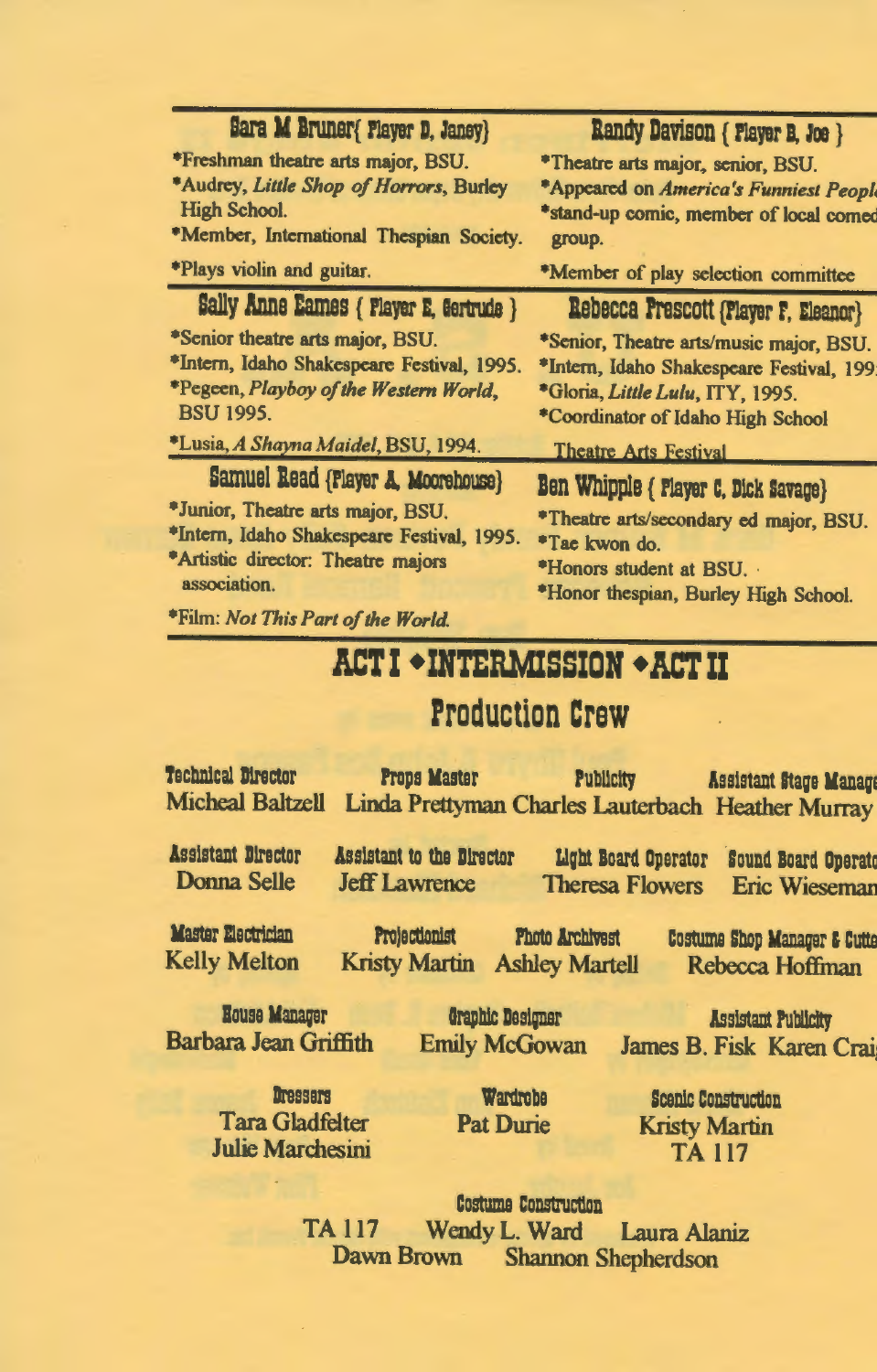#### **About Dos rassos** :

Like a good many of his literary contemporaries, he had gone, after a Harvard education, to be an ambulanceman in France during the First World War. His first novels are reflections of that experience, But it was with *Manhattan Transfer* (1925) that Dos Passos found his way to Modernist form. Like Joyce's *Ulysses,* Doblin's *Berlin Alexanderplatz* or Andrei Biely's *Saint Petersburg,* this is an attempt to convey the complex, simultaneous, cinematic consciousness of the massive contemporary city. With its expressionist techniques of startling juxtaposition, rapid cutting, fragmentation, it owes a good deal to the cinema of Eisenstein and Griffith. The high-rise city, the jostle of crowds, the transit of massed people through skyscrapers and subways dominate the book. As Jean-Paul Sartre said in an admiring essay, Dos Passos seems to invent for us the "authorless novel," with "characterless characters" guided by an overall sensation of urban experience. It is a synchronic novel, a work of juxtaposition and simultaneity, pluralized narration and the intersection of documentary material with personal stories.

Many of these methods helped to shape *U.S.A.,* but in the interests of tracing the growth of a modern history-the history of the United States from its optimistic and progressive hopes at the turn into the twentieth century, the "American century," through the crisis year of 1919, when Woodrow Wilson's hopes began to fail, and so to the crass materialism of the 1920s, the era of ''the Big Money." It covers the dying of the progressive impulses that had animated early twentieth-century America, the move from simple to complex capitalism, from a production to consumption economy, from innocence to modern experience. Dos Passos sees all this corrupting the psychology of his characters as they break faith with any idea of community or even of a shared common language he was early in expressing his sympathy for a left-wing interpretation of modern American culture. But U.SA. avoids the methods of simple documen-. tary or naive realism, drawing instead on the techniques of Modernist collage and fragmentation.

*U.S.A.* is a work where Modernist experimental sensibility meets the radical and reformist spirit of the 1930s; it is both a vision and a critique. What divides and limits this land of great prospects, popular energies and noble myths is the power of capital, the weight of war, the loss of community, the domination of indifference and greed. In the prologue the young Vag wanders the streets and highways and tries, like Whitman, to include all contradictions: "U.SA. is the world's greatest river-valley fringed with mountains and hills, U.S.A. is a set of bigmouthed officials with too many bank-accounts." He places his hope where Dos Passos him-self seeks to place it: "But mostly U.SA. is the speech of the people." Yet if the book seeks, as the poet Carl Sandburg did during the 1930s, to recover the native speech of the people, it is also a complexly layered system of elaborate discourses. As with Pound's *Cantos,* its technical fragmentation seems to lead us to a vision of disconnection, a world where the gap ever widens between rhetorical statement and actual meanings, between ideal and real. As history turns downward after 1919, the fragmentation increases, and false rhetorics increasingly over-whelm the languages of humanity and personality. In the age of "history the billiondollar speedup," language must struggle to maintain contact with the world of actual experience: "America our nation has been beaten by strangers who have turned our language inside out." (In *From Puritanism to Postmodemism* by Richard Ruland and Malcolm Bradbury)